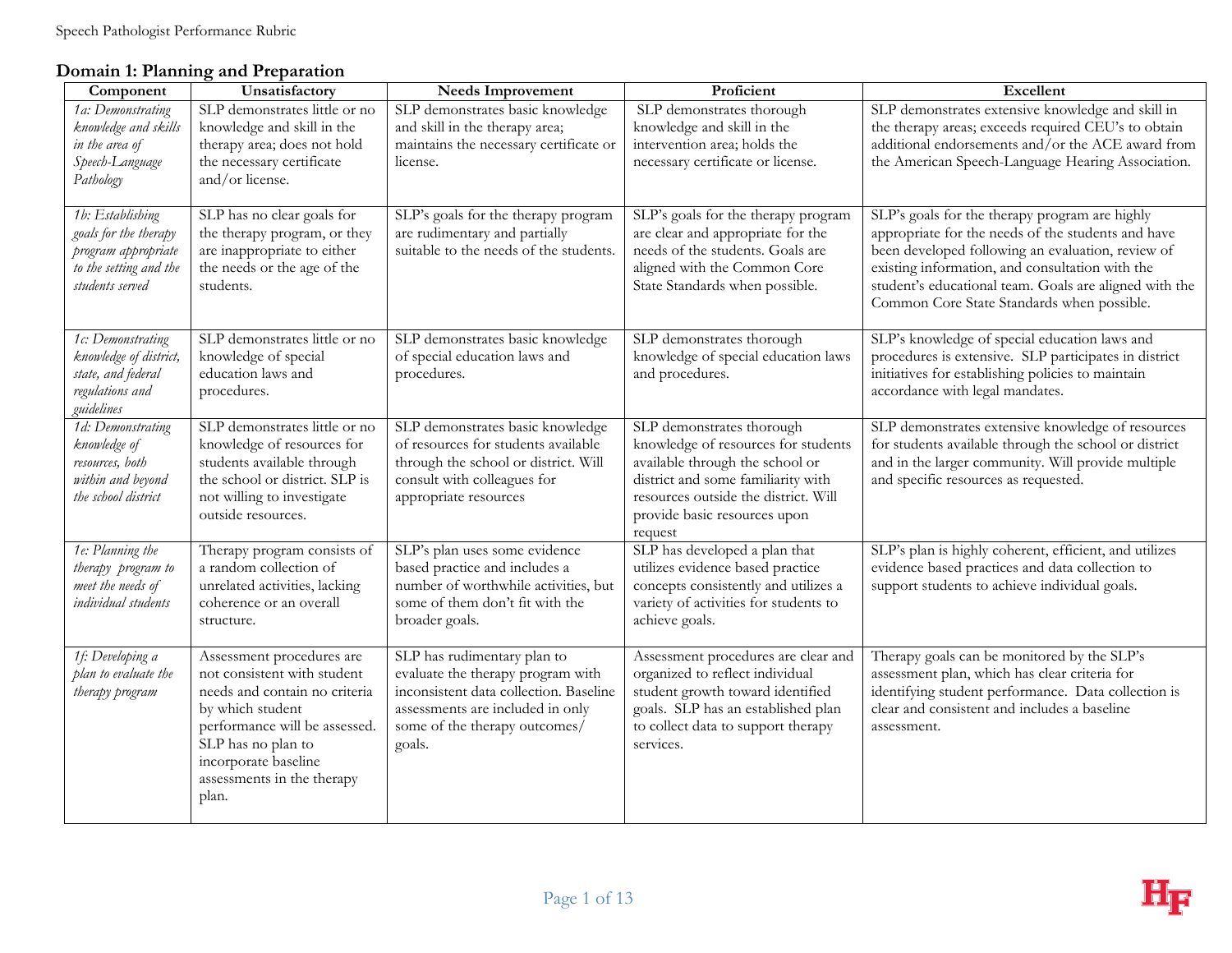#### **Domain 2: The Environment**

| Component                                                | Unsatisfactory                                                                                                                                                                                                                   | <b>Needs Improvement</b>                                                                                                                                                                                                                 | Proficient                                                                                                                                                                                      | Excellent                                                                                                                                                                                                                                                                     |
|----------------------------------------------------------|----------------------------------------------------------------------------------------------------------------------------------------------------------------------------------------------------------------------------------|------------------------------------------------------------------------------------------------------------------------------------------------------------------------------------------------------------------------------------------|-------------------------------------------------------------------------------------------------------------------------------------------------------------------------------------------------|-------------------------------------------------------------------------------------------------------------------------------------------------------------------------------------------------------------------------------------------------------------------------------|
| 2a: Creating an<br>environment of respect<br>and rapport | SLP's interactions with students<br>are negative or inappropriate;<br>students appear uncomfortable<br>in the therapy setting.                                                                                                   | SLP's interactions are a mix of positive<br>and negative; the SLP's efforts at<br>developing rapport are partially<br>successful.                                                                                                        | SLP's interactions with students are<br>positive and respectful; students appear<br>comfortable in the therapy setting.                                                                         | SLP's interactions with the students are positive and<br>respectful; the students are comfortable in the therapy<br>setting. Student's interactions with the SLP reflect a high<br>degree of comfort and trust in the relationship.                                           |
| 2b: Organizing time<br>effectively                       | SLP has no organizational skills<br>demonstrated by the inability to<br>meet deadlines for evaluations<br>and meetings, not providing<br>therapy based on a set schedule,<br>and not completing paperwork<br>in a timely manner. | SLP has some organizational skills to<br>meet deadlines for evaluations and<br>meetings, sees some students for<br>therapy based on a set therapy schedule,<br>and completes some paperwork in a<br>timely manner.                       | SLP has organizational skills to meet<br>deadlines for evaluations and meetings,<br>provides therapy based on a set<br>schedule, and completes paperwork in a<br>timely manner.                 | SLP is highly organized and meets deadlines for evaluating<br>students and completing meetings, providing therapy and<br>completing paperwork in a timely manner, as well as<br>utilizing time for other duties such as teacher consultation<br>and preparation of materials. |
| 2c: Managing therapy<br>procedures                       | SLP exercises poor judgment in<br>managing priorities, resulting in<br>confusion, missed deadlines, and<br>conflicting schedules with much<br>therapy time lost.                                                                 | SLP's time management skills are<br>moderately well developed; essential<br>activities are carried out, but not always<br>in the most efficient manner. Some<br>therapy time is lost.                                                    | SLP exercises good judgment in setting<br>priorities, resulting in clear schedules<br>and important work being accomplished<br>in an efficient manner. There is little<br>loss of therapy time. | Specialist exercises excellent judgment in setting priorities.<br>SLP demonstrates excellent time management skills,<br>accomplishing all tasks in a seamless manner. Therapy time<br>is maximized.                                                                           |
| 2d: Establishing<br>standards of conduct for<br>therapy  | SLP has no clear set rules of<br>conduct in the evaluation and<br>therapy session and disregards<br>or fails to address negative<br>student behavior during<br>evaluation or treatment.                                          | SLP has clear rules of conduct in the<br>evaluation and therapy session that are<br>inconsistently enforced and attempts to<br>monitor and correct negative student<br>behavior during evaluation and<br>treatment with partial success. | SLP has clear rules of conduct in the<br>evaluation and therapy session that are<br>consistently enforced and attempts to<br>monitor and correct negative student<br>behavior are successful.   | SLP has clear rules of conduct in the evaluation and therapy<br>session that are consistently enforced and attempts to<br>monitor and correct negative student behavior are<br>successful. Students engage in self-monitoring of<br>appropriate behavior.                     |
| 2e: Organizing<br>physical space for<br>therapy          | The SLP has a disorganized<br>evaluation and therapy space and<br>does not arrange the space to<br>with students. Materials are not<br>usually available.                                                                        | The SLP has a moderately organized<br>evaluation and therapy space with some<br>materials available.                                                                                                                                     | The SLP has an organized evaluation<br>and therapy space with materials<br>available.                                                                                                           | The SLP has a highly organized evaluation and therapy<br>space and has a wide variety of materials available to<br>enhance student achievement.                                                                                                                               |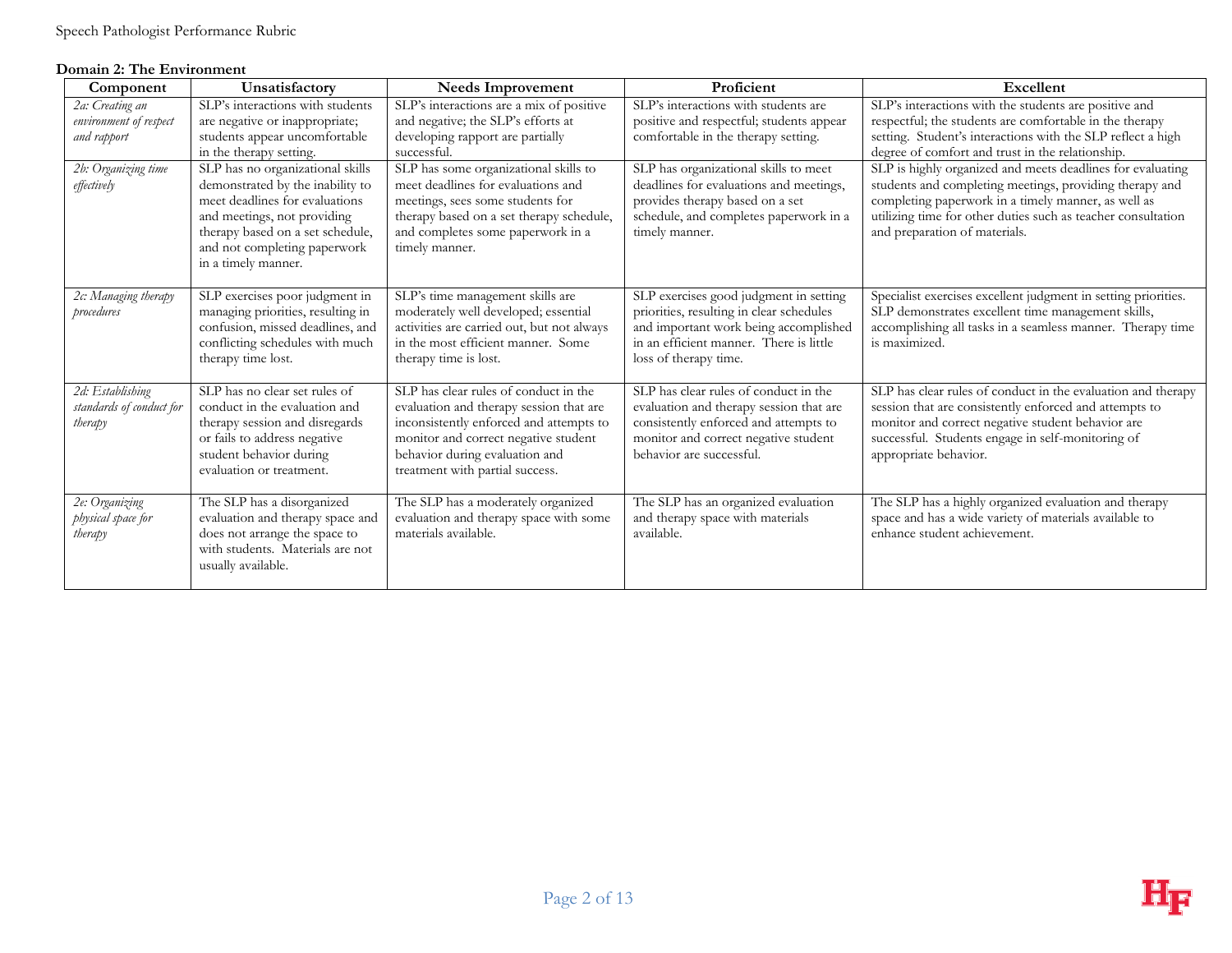#### **Domain 3: Delivery of Service**

| Component                                                                                    | Unsatisfactory                                                                                                                                                                                                                       | <b>Needs Improvement</b>                                                                                                                                                                                                                                                                                                                | Proficient                                                                                                                                                                                                                                                                                                   | Excellent                                                                                                                                                                                                                                                                                                                                                                                                                                                                                          |
|----------------------------------------------------------------------------------------------|--------------------------------------------------------------------------------------------------------------------------------------------------------------------------------------------------------------------------------------|-----------------------------------------------------------------------------------------------------------------------------------------------------------------------------------------------------------------------------------------------------------------------------------------------------------------------------------------|--------------------------------------------------------------------------------------------------------------------------------------------------------------------------------------------------------------------------------------------------------------------------------------------------------------|----------------------------------------------------------------------------------------------------------------------------------------------------------------------------------------------------------------------------------------------------------------------------------------------------------------------------------------------------------------------------------------------------------------------------------------------------------------------------------------------------|
| 3a: Responding to<br>referrals and evaluating<br>student needs                               | The SLP fails to respond to a<br>referral or makes incomplete<br>assessments of student needs.                                                                                                                                       | The SLP responds to a referral, and<br>makes adequate assessments of student<br>needs.                                                                                                                                                                                                                                                  | SLP responds to referrals and makes<br>thorough assessments of student needs.                                                                                                                                                                                                                                | The SLP responds to referrals appropriate by consultation<br>with teachers, and makes highly competent assessments of<br>student needs.                                                                                                                                                                                                                                                                                                                                                            |
| 3b: Developing and<br>implementing<br>intervention plans to<br>maximize students'<br>success | -SLP fails to implement<br>treatment plans suitable for<br>students, or plans are<br>mismatched with the findings of<br>the assessment.                                                                                              | SLP's plans are inconsistently<br>implemented or sporadically aligned<br>with the identified needs of students.                                                                                                                                                                                                                         | SLP's plans are consistently<br>implemented and aligned with identified<br>needs of students.                                                                                                                                                                                                                | SLP implements comprehensive plans for students, finding<br>ways to creatively meet student needs and incorporate<br>many related elements.                                                                                                                                                                                                                                                                                                                                                        |
| 3c: Communicating<br>with families                                                           | SLP fails to communicate with<br>parents/ guardians and does not<br>document attempts to<br>communicate with the parents/<br>guardians. SLP fails to ensure<br>necessary permissions or<br>communicates in an insensitive<br>manner. | SLP communicates with parents/<br>guardians but the information is not<br>always relayed in a professional manner<br>or takes into consideration cultural,<br>socio-economic, and linguistic factors.<br>Permissions are obtained                                                                                                       | The SLP communicates with parents/<br>guardians in a professional manner and<br>takes into consideration cultural, socio-<br>economic, and linguistic factors.<br>Permissions are obtained.                                                                                                                  | The SLP initiates communication with parents/ guardians<br>in a professional manner while being thoughtful of cultural,<br>socio-economic, and linguistic factors and provides outside<br>information on resources and training to address the<br>student's communication needs. Permissions are obtained<br>as needed.                                                                                                                                                                            |
| 3d: Collecting<br>information; writing<br>reports                                            | SLP does not follow best<br>practices for evaluation<br>procedures and does not address<br>all communication areas<br>including expressive/receptive<br>language, articulation, voice, and<br>fluency.                               | SLP follows best practices for evaluation<br>procedures and addresses all<br>communication areas minimally<br>adjusting assessment to students' needs,<br>and writes an evaluation report that<br>includes test scores but does not include<br>a description of strengths and<br>weaknesses.                                            | SLP follows best practices for evaluation<br>procedures and addresses all necessary<br>communication areas, uses a variety of<br>assessment tools, and writes a clear<br>evaluation report.                                                                                                                  | SLP follows best practices for evaluation procedures and<br>addresses all necessary communication areas, adjusts the<br>battery of tests to address student needs, seeks out and<br>utilize additional services when needed, and writes a clear<br>and comprehensive evaluation report.                                                                                                                                                                                                            |
| 3e: Demonstrating<br>flexibility and<br>responsiveness                                       | SLP adheres to the speech-<br>language goals and benchmarks,<br>in spite of evidence of its<br>inadequacy. Minutes of services<br>and instructional methods or<br>strategies are not individualized<br>to meet the student's needs.  | Some of the time the SLP makes<br>changes in the interventions and<br>instructional methods and documents<br>the changes in the progress notes or<br>logs. The SLP is inconsistent in<br>amending IEP when presented with<br>evidence of the need for changes.<br>Student's needs are considered when<br>assigning minutes of services. | Most of the time the SLP makes<br>changes in the interventions and<br>instructional methods and documents<br>changes in the progress notes or logs.<br>The SLP amends the IEP when<br>presented with evidence of the need for<br>change. Student needs are considered<br>when assigning minutes of services. | SLP makes changes in intervention and instructional<br>methods as noted by evidence during therapy. The SLP<br>amends the IEP as needed and student needs are<br>continually considered when assigning minutes of services.<br>Evidence based practices are used to determine if<br>adjustments are needed in goals, objectives, and minutes of<br>service. SLP is continually seeking ways to improve the<br>treatment program based on input from team members<br>and student progress on goals. |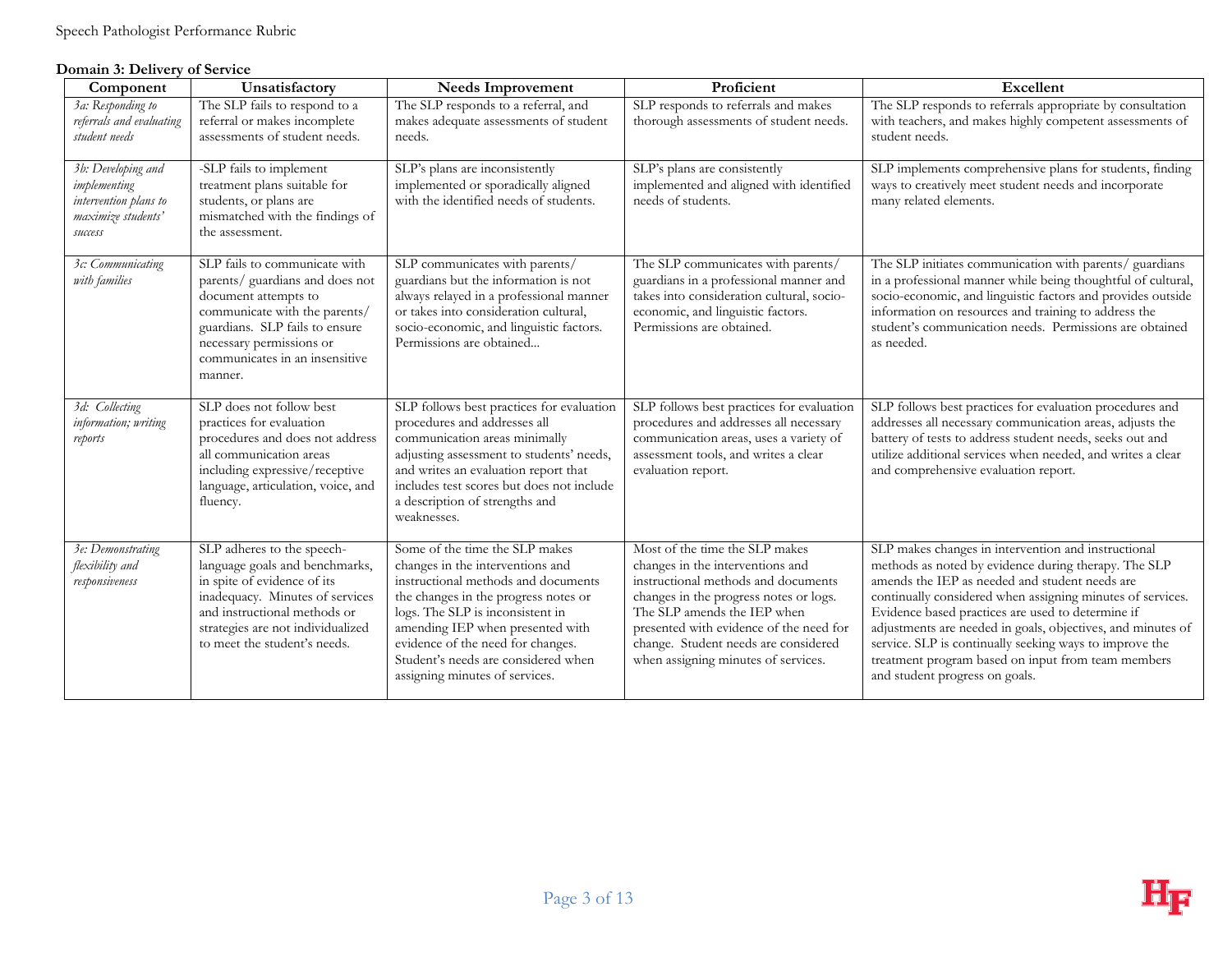#### **Domain 4: Professional Responsibilities**

| Component                                        | Unsatisfactory                                                                                                                                                                                  | <b>Needs Improvement</b>                                                                                                                                                                                                               | Proficient                                                                                                                                                                                                                                                     | Excellent                                                                                                                                                                                                                                                                                                                                                                                            |
|--------------------------------------------------|-------------------------------------------------------------------------------------------------------------------------------------------------------------------------------------------------|----------------------------------------------------------------------------------------------------------------------------------------------------------------------------------------------------------------------------------------|----------------------------------------------------------------------------------------------------------------------------------------------------------------------------------------------------------------------------------------------------------------|------------------------------------------------------------------------------------------------------------------------------------------------------------------------------------------------------------------------------------------------------------------------------------------------------------------------------------------------------------------------------------------------------|
| 4a: Reflecting on<br>practice                    | SLP does not reflect on practice, or<br>the reflections are inaccurate or self-<br>serving.                                                                                                     | SLP's reflection on practice is moderately<br>accurate and objective without citing<br>specific examples, and with only global<br>suggestions as to how it might be<br>improved.                                                       | SLP's reflection provides an accurate and<br>objective description of practice, citing<br>positive and negative characteristics. SLP<br>makes some specific suggestions as to how<br>the intervention program might be improved.                               | SLP's reflection is highly accurate and<br>perceptive, citing specific examples that were<br>not fully successful for at least some students.<br>SLP draws on an extensive repertoire to suggest<br>alternative strategies.                                                                                                                                                                          |
| 4b: Maintaining<br>accurate records              | SLP does not have a system for<br>monitoring deadlines; many<br>evaluations are not completed by<br>the deadline.                                                                               | SLP has a rudimentary system for<br>monitoring deadlines and completes most<br>evaluations and reevaluations before the<br>deadline.                                                                                                   | SLP has developed an effective system<br>for ensuring the completion of all<br>evaluations and reevaluations on or<br>before the deadline.                                                                                                                     | SLP has developed an effective system for<br>ensuring the timely completion of all evaluations<br>and reevaluations and proactively communicates<br>timelines to case managers and other related<br>service personnel as needed.                                                                                                                                                                     |
| 4c: Communicating<br>with families and staff.    | SLP does not respond to parent or<br>staff requests for information. SLP's<br>communication about students'<br>progress is minimal.                                                             | SLP makes sporadic attempts at<br>communication with staff and parents<br>about the program and the progress of<br>the individual. Communication that takes<br>place many not be accurate or sensitive to<br>the needs of the student. | SLP initiates contact with teachers and staff<br>to confer regarding student needs; SLP<br>responds promptly and appropriately to<br>parent and staff inquiries and communicates<br>in a way that recognizes the needs of the<br>individual student or family. | SLP's efforts to engage families and staff with<br>individual student needs are frequent and<br>successful and exceed what is required by<br>district policy and is conducted in a timely<br>manner. In addition, the SLP initiates family and<br>staff contact regarding positive communication.<br>All communication with the family recognizes<br>the needs of the individual student and family. |
| 4d: Participating in a<br>professional community | SLP's relationships with colleagues<br>are negative or self-serving, and SLP<br>avoids participation in a<br>professional culture of inquiry,<br>resisting opportunities to become<br>involved. | SLP' maintains cordial relationships with<br>colleagues to fulfill duties that the school<br>or district requires. SLP participates in<br>the school's culture of professional<br>inquiry when invited to do so.                       | SLP relationships with colleagues are<br>characterized by mutual support and<br>cooperation. SLP voluntarily participates<br>actively in a culture of professional inquiry.                                                                                    | SLP's relationships with colleagues are<br>characterized by mutual support and<br>cooperation, with the teacher taking initiative in<br>assuming leadership among the faculty.<br>SLP takes a leadership role in promoting a<br>culture of professionalism.                                                                                                                                          |
| 4e: Growing and<br>developing<br>professionally  | SLP does not participate in<br>professional development activities,<br>even when such activities are<br>recommended by supervisor(s) for<br>the development of skills.                          | SLP's participation in professional<br>development activities is limited to those<br>that are convenient or required.                                                                                                                  | SLP seeks out opportunities for professional<br>development based on an individual<br>assessment of need.                                                                                                                                                      | SLP provides a leadership role in seeking out<br>professional development opportunities for<br>increasing knowledge of best practices and<br>makes a substantial contribution to the<br>profession through activities such as<br>volunteering within the local and state level<br>associations.                                                                                                      |
| 4f: Showing<br>Professionalism                   | SLP displays dishonesty in<br>interactions with colleagues,<br>students, and the public and violates<br>principles of confidentiality.                                                          | SLP is honest in interactions with<br>colleagues, students, and the public; plays<br>a moderate advocacy role for students;<br>and does not violate norms of<br>confidentiality.                                                       | SLP displays high standards of honesty,<br>integrity, and confidentiality in interactions<br>with colleagues, students, and the public and<br>advocates for students when needed.                                                                              | SLP can be counted on to uphold the highest<br>standards of honesty, integrity, and<br>confidentiality and to advocate for students,<br>taking a leadership role with colleagues in<br>advocating for students' learning needs.                                                                                                                                                                      |
| 4g: Support for the<br>total school program      | SLP avoids becoming involved in<br>school events or school and<br>district projects.                                                                                                            | SLP participates in school events and<br>school and district projects only when<br>specifically asked.                                                                                                                                 | SLP volunteers to participate in school events<br>and in school and district projects, making a<br>substantial contribution.                                                                                                                                   | SLP volunteers to participate in school events<br>and district projects, making a substantial<br>contribution and assuming a leadership role in<br>at least one aspect of school or district life.                                                                                                                                                                                                   |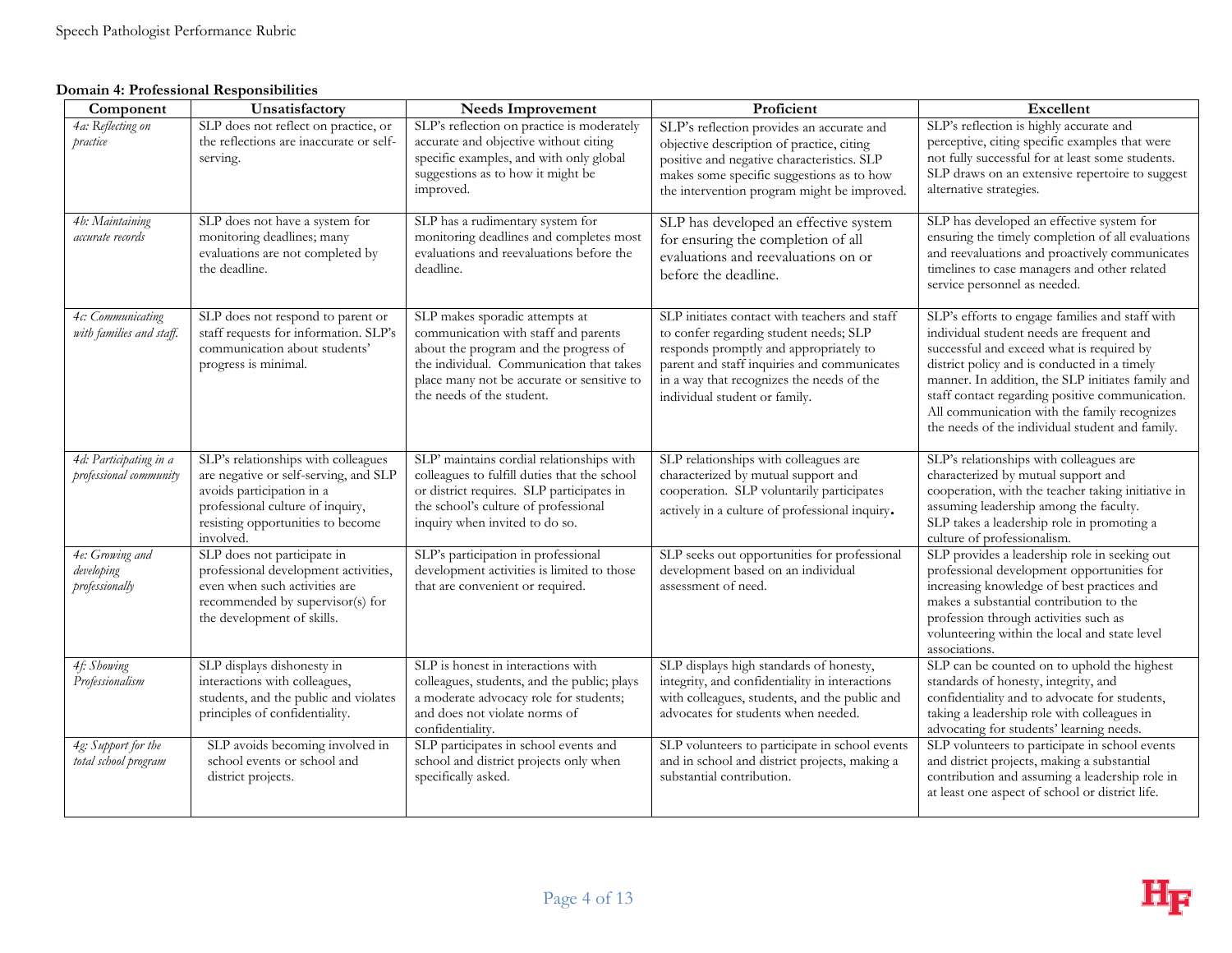#### **Domain 1: Elements**

1a**:** Knowledge of content and structure of the discipline: specifically as it relates to the following area- articulation, receptive language skills, Expressive language skills, fluency, voice, pragmatic language, AAC,

1b: Therapy outcomes are stated in a manner in which they show clarity, are balanced, and when possible aligned with Common Core Standards 1c: Sufficient knowledge of district, state, and federal regulations is demonstrated by consistently following said guidelines as well as the ability to offer support to other personnel in terms of maintaining compliance.

1d: Demonstrating knowledge of resources is shown by using materials that are aligned with student goals, materials that can be used to further the professional development of the SLP, and resources that are appropriately challenging for the individual students.

1e: Effective planning of the therapy program is accomplished through the use of an organized plan which shows the use of evidence based practice and consistent data collection.

1f: Evaluation of the therapy program must be done through consistently evaluating the student's needs, use student baseline information, and have clear expectations for student progress.

## **Domain 1: Indicators**

**1a)**

- Evaluation and diagnostic reports which reflect clinical knowledge in the related areas of speech-language pathology
- Therapy plans which show clear understanding of the hierarchical nature of speech-language pathology
- Clear feedback provided to students during therapy
- Effective presentation of technical information provided to parents and/or staff during IEP and Eligibility meetings
- Participates in ongoing professional development

# **1b)**

- Goals are measurable and clearly written
- Goals are clearly based on diagnostic information and are developed to target the specific needs of the student
- Goals are aligned with the Common Core State Standards when possible.

# **1c)**

- Follows all policies and procedures for special education as determined by the state of Illinois
- Follows all policies for special education as determined by the district

# **1d)**

 Use of a variety of materials including but not limited to: published therapy materials, online resources, resources printed by professional organizations, texts, community resources, use of guest speakers, etc.

# **1e)**

Use of a formal therapy plan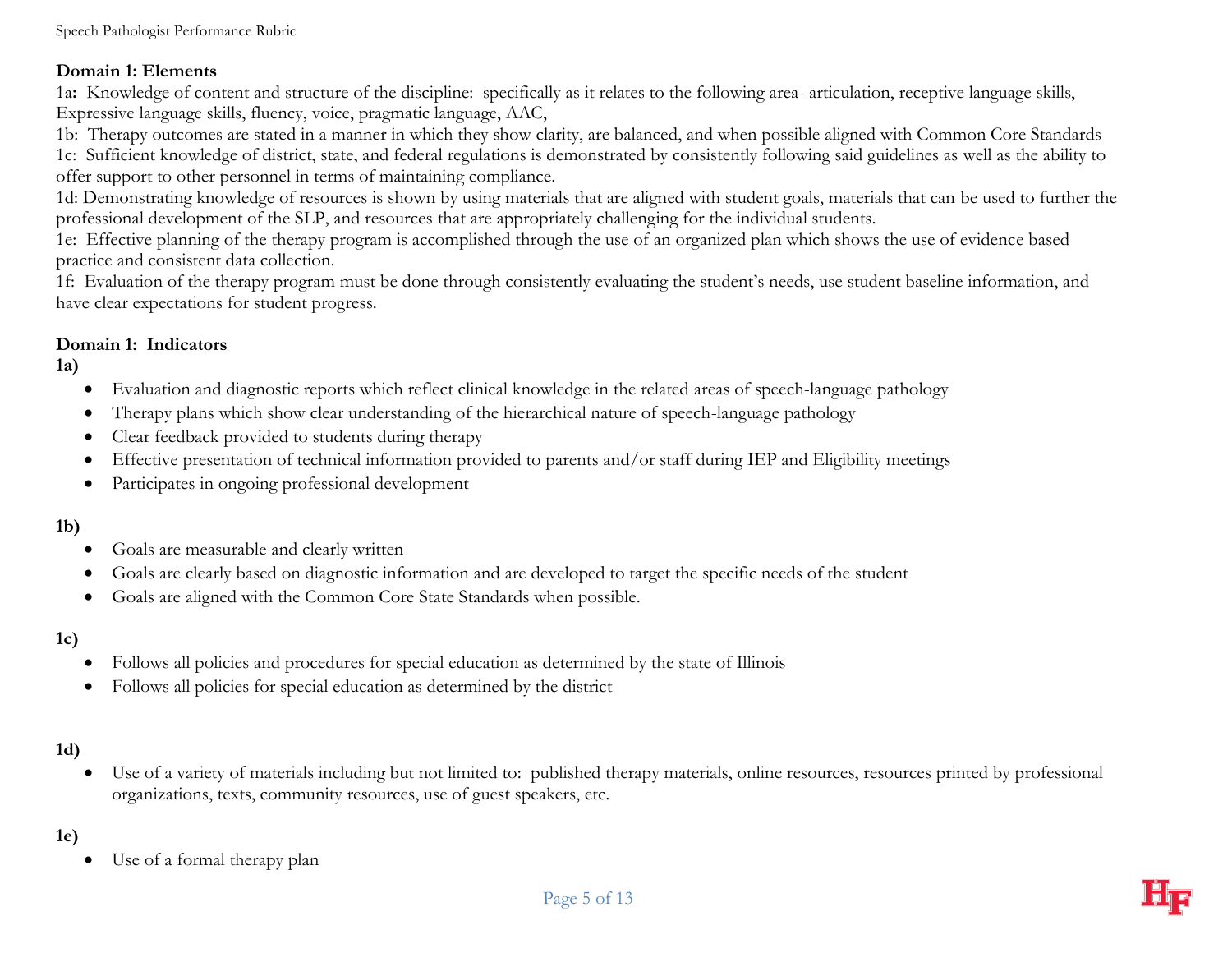Speech Pathologist Performance Rubric

- Use of a variety of organized and motivating activities to engage students
- Use of evidence based practice to guide therapy plans
- Consistent use of data collection

#### **1f)**

- Use of baseline information to guide therapy plan development
- Use of clear criteria for determining level of student progress
- Consistent use of data collection to guide therapy plan development

#### **Domain 1: Critical Attributes:**

| Component      | Unsatisfactory                                                                                                                                                                                                                                                                                            | <b>Needs Improvement</b>                                                                                                                                                                                                                                                                                         | Proficient                                                                                                                                                                                                                                                                                                      | <b>Excellent</b>                                                                                                                                                                                                                                                                                                                                                                                                            |
|----------------|-----------------------------------------------------------------------------------------------------------------------------------------------------------------------------------------------------------------------------------------------------------------------------------------------------------|------------------------------------------------------------------------------------------------------------------------------------------------------------------------------------------------------------------------------------------------------------------------------------------------------------------|-----------------------------------------------------------------------------------------------------------------------------------------------------------------------------------------------------------------------------------------------------------------------------------------------------------------|-----------------------------------------------------------------------------------------------------------------------------------------------------------------------------------------------------------------------------------------------------------------------------------------------------------------------------------------------------------------------------------------------------------------------------|
| 1a:            | -SLP is unfamiliar with<br>characteristics of disorders<br>within their discipline.<br>-SLP is unaware of rules and<br>regulations<br>-SLP does not demonstrate<br>knowledge of therapeutic<br>practices.<br>-SLP is unaware of teaching<br>certificate requirement and<br>maintenance.                   | -SLP is familiar with characteristics of<br>disorders within their discipline.<br>-SLP is able to seek or obtain<br>information concerning rules and<br>regulations.<br>-SLP has limited knowledge of<br>therapeutic practices<br>-SLP is aware of requirements and holds<br>the appropriate teaching license.   | -SLP can identify characteristics of<br>disorders within their discipline.<br>-SLP knows district eligibility<br>procedures<br>-SLP has thorough knowledge of best<br>therapeutic practices.<br>-SLP maintains appropriate teaching<br>license.                                                                 | -SLP can identify characteristic of disorders within their<br>discipline<br>-SLP knows district eligibility procedures and policies<br>-SLP is able to serve as a resource to coworkers and parents<br>when discussing rules and regulations as they apply to<br>disorders within their discipline.<br>-SLP holds or maintains and advanced certificate such as<br>Illinois Professional Regulation License, ASHA-CCC, etc. |
| 1 <sub>b</sub> | -SLP does not use assessment<br>results, clinical judgment, and<br>current available data to<br>formulate goals.<br>-SLP writes goals that are not<br>measurable or appropriate.<br>-SLP does not modify goals and<br>objectives based on student<br>progress.<br>-SLP does not collect necessary<br>data | -SLP inconsistently uses assessment<br>results, clinical judgment, and current<br>available data to formulate goals.<br>-SLP writes generalized measurable<br>goals to address student needs.<br>-SLP modifies goals and objectives<br>based on student progress when<br>directed.<br>-SLP collects limited data | -SLP uses assessment results, clinical<br>judgment, and current available data to<br>formulate goals.<br>-SLP writes individualized measurable<br>goals to meet the students' specific<br>needs.<br>-SLP maintains data necessary to modify<br>IEP goals as needed.                                             | -SLP is able to effectively communicate to parents, staff<br>members, and/or students the reason for the formulation<br>of individual goals and objectives.<br>-SLP uses data from multiple sources in goal writing.<br>-When developmentally appropriate, the SLP reviews and<br>develops IEP goals with the student.                                                                                                      |
| $1c$ .         | -SLP demonstrates little or no<br>understanding of special<br>education law in relation to IEP<br>process and related paperwork.<br>-SLP cannot explain procedures<br>to others (i.e. parents, teachers,<br>administrators)                                                                               | -SLP demonstrates limited<br>understanding of special education law<br>in relation to IEP process and related<br>paperwork.<br>-SLP can explain some procedures to<br>others (i.e. parents, teachers,<br>administrators)                                                                                         | -SLP demonstrates understanding of<br>special education law in relation to IEP<br>process and related paperwork.<br>-SLP can explain procedures to<br>others (i.e. parents, teachers,<br>administrators)<br>-SLP is proactive in developing his/her<br>own understanding and ask for<br>assistance when needed. | -SLP demonstrates thorough understanding of special<br>education law in relation to IEP process and related<br>paperwork<br>-SLP is able to explain paperwork and/or procedures to<br>others (i.e. parents, teachers, administrators)<br>-SLP is proactive in developing their own understanding<br>and assists others when asked.                                                                                          |
| $1d$ .         | -SLP is unaware of resources for<br>students available through the<br>school or district.                                                                                                                                                                                                                 | -SLP has limited awareness of resources<br>and inconsistently makes use of available<br>resources.                                                                                                                                                                                                               | -SLP is aware of resources available<br>within the school district and<br>consistently makes use of them.                                                                                                                                                                                                       | -SLP is aware of resources available in school/district.<br>-SLP is aware of additional resources available through the<br>community.                                                                                                                                                                                                                                                                                       |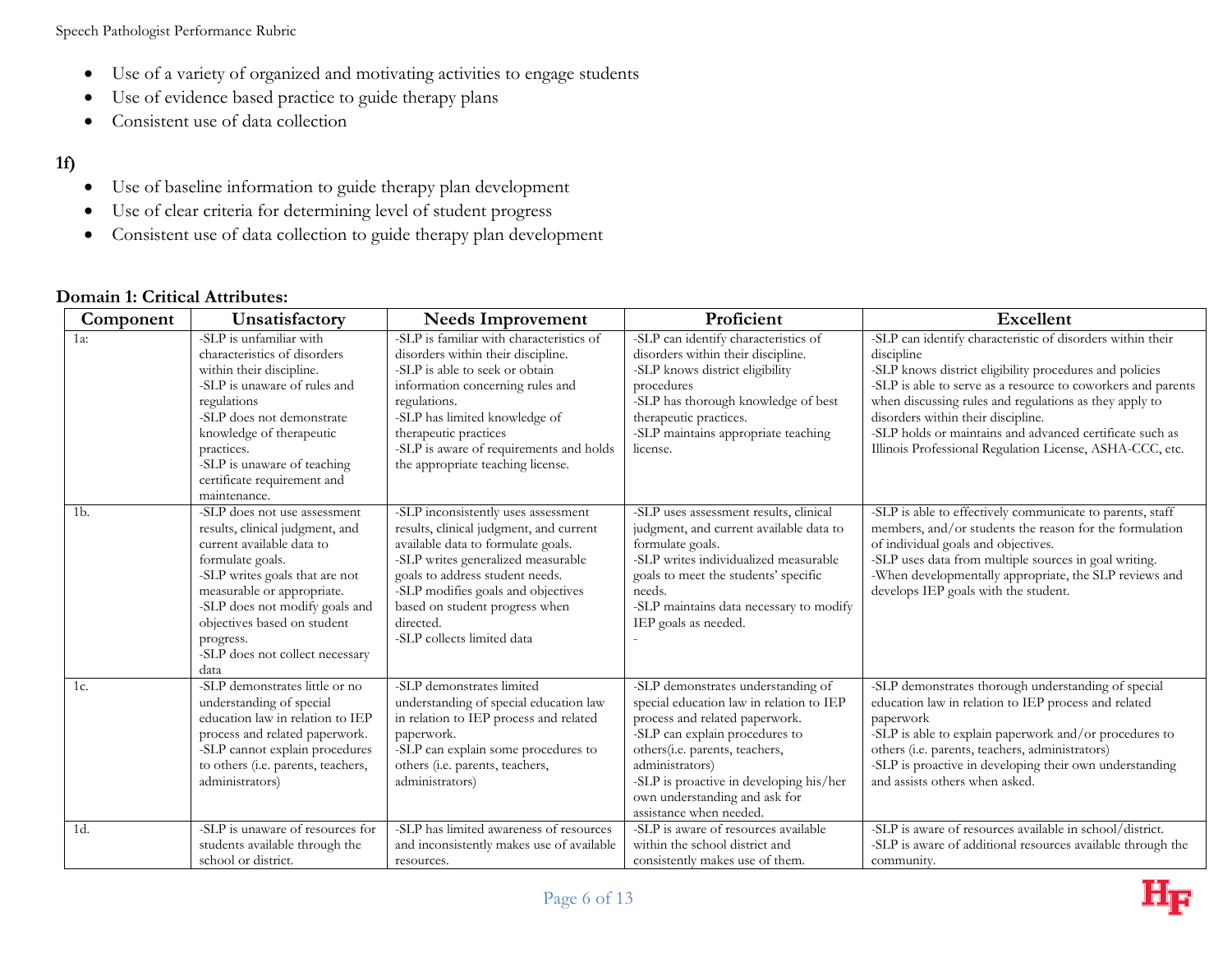|        |                                                                                                                                                                           |                                                                                                                                                                                                   | -SLP has some limited knowledge of<br>external resources.<br>-SLP shares information regarding<br>resources with staff who seek their<br>support.                                                       | -SLP assists students, families, and staff in gaining access to<br>outside resources.                                                                                                                                                                                                                                                                                  |
|--------|---------------------------------------------------------------------------------------------------------------------------------------------------------------------------|---------------------------------------------------------------------------------------------------------------------------------------------------------------------------------------------------|---------------------------------------------------------------------------------------------------------------------------------------------------------------------------------------------------------|------------------------------------------------------------------------------------------------------------------------------------------------------------------------------------------------------------------------------------------------------------------------------------------------------------------------------------------------------------------------|
| 1e.    | -SLP does not use a formal<br>therapy plan<br>-Therapy lacks coherence and<br>overall structure<br>-SLP does not use goals using<br>evidence based practice               | -Therapy is somewhat structured<br>-Activities are not consistently presented<br>in an organized manner<br>- SLP uses evidence based practices on<br>an inconsistent basis                        | -SLP uses a formal therapy plan<br>-SLP presents activities in an organized<br>manner<br>-SLP uses therapy plans exhibiting<br>evidence based practice                                                  | -SLP uses a formal therapy plan<br>-SLP presents activities in an organized and efficient<br>manner<br>-SLP presents activities which are dynamic and engaging for<br>students<br>-SLP consistently uses therapy plans exhibiting evidence<br>based practice ideas                                                                                                     |
| - 1 f. | -SLP does not use a system for<br>assessing therapy outcomes<br>-SLP does not collect data<br>-SLP does not modify goals or<br>therapy plans based on student<br>progress | -SLP uses an ineffective system for<br>assessing therapy outcomes.<br>-SLP collects minimal or irrelevant data.<br>-SLP inconsistently modifies goals and<br>objectives based on student progress | -SLP uses an appropriate system for<br>assessing therapeutic outcome<br>-SLP accurately collects data to reflect<br>student progress<br>-SLP modifies goals and objectives<br>based on student progress | -SLP uses an effective system for assessing therapeutic<br>outcome<br>-SLP accurately collects relevant data and shares findings<br>with students as appropriate<br>-SLP modifies goals and objectives based on data from<br>multiple sources including student feedback<br>-SLP incorporates evidence based practice ideas when<br>programming all therapy activities |

## **Domain 2: The Environment**

#### **Domain 2 Elements:**

2a) SLP interactions with students are considered, including both words and actions, to show that he/she is interested in the student and cares about them.

2b) SLP uses efficient and effective organization skills and time management to complete the required tasks within the scope of the position.

2c) SLP effectively uses priorities when completing paperwork, attending to deadlines required by state mandates and school policies so that therapy time with students is maximized.

2d) SLP sets clear goals of expected student behavior and follows through with correcting poor behavior to maximize therapy time.

2e) SLP has an organized therapy area with materials that are readily available to enhance student achievement.

#### **Domain 2: Indicators**

**2a)**

- Respectful talk, active listening, turn-taking
- Acknowledgment of students' backgrounds and lives outside of the therapy setting
- Body language
- Physical proximity
- Politeness and encouragement
- Fairness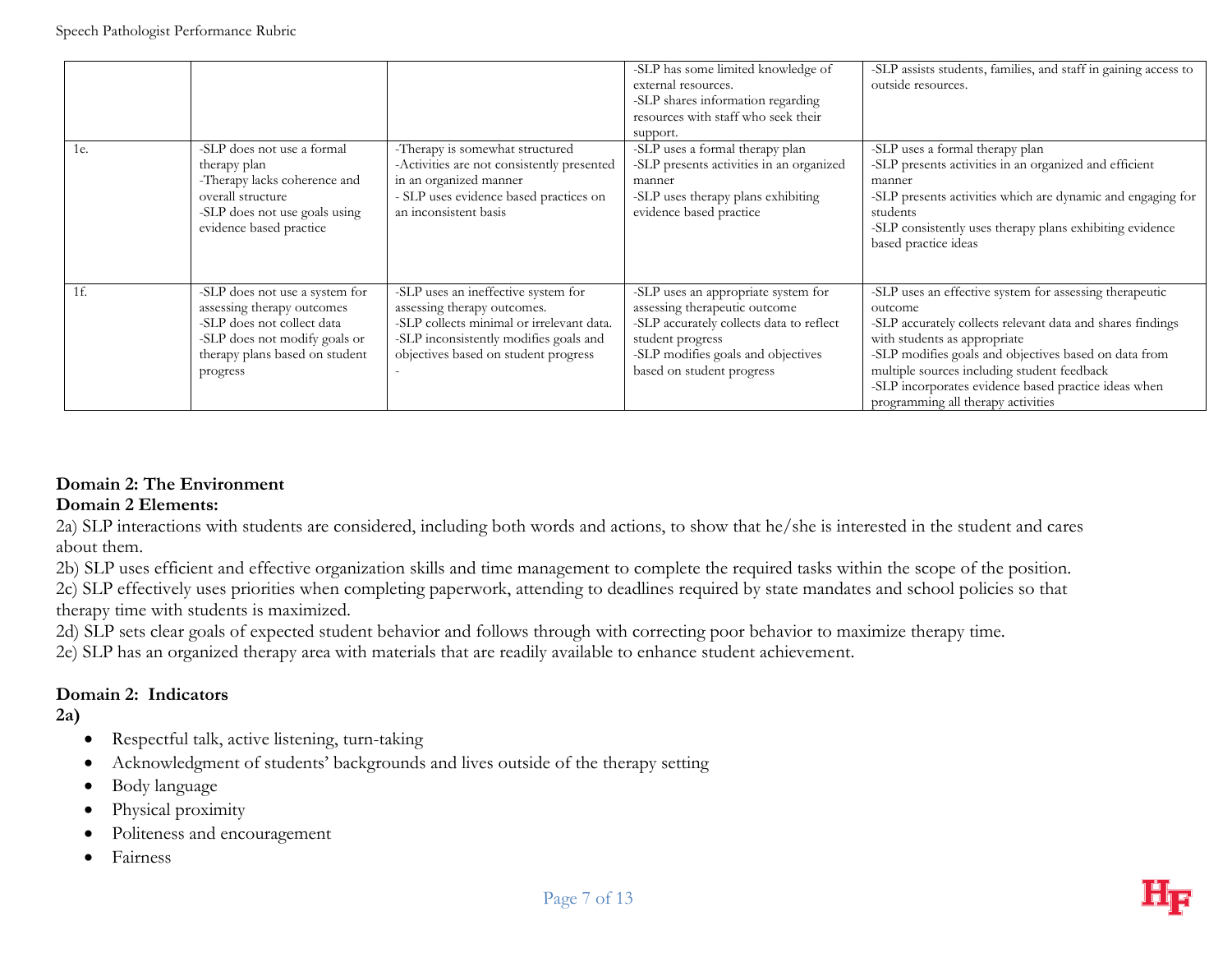Speech Pathologist Performance Rubric

#### **2b)**

- Mindfulness of time both within and outside of the therapy setting
- Ability to meet all necessary deadlines meeting school and state guidelines
- Attending all meetings and appointments in a timely fashion

## **2c)**

- Mindfulness in scheduling appointments and students
- Setting priorities to complete tasks according to deadlines
- Minimizing therapy time lost

#### **2d)**

- Setting clear and expected rules of conduct for therapy setting
- Maintaining appropriate behaviors during therapy and evaluations
- Dealing with inappropriate behaviors effectively within the therapy setting
- Encouraging self-monitoring and self-regulating of behaviors by the students

#### **2e)**

- Displaying an effective and organized physical layout of the therapy area to encourage student achievement
- Use of a wide variety of therapy materials based on their availability and ease of use

| Component | Unsatisfactory                                                                                                                                                                    | <b>Needs Improvement</b>                                                                                                                                                              | Proficient                                                                                                                                                                                                            | Excellent                                                                                                                                                                                                                                            |
|-----------|-----------------------------------------------------------------------------------------------------------------------------------------------------------------------------------|---------------------------------------------------------------------------------------------------------------------------------------------------------------------------------------|-----------------------------------------------------------------------------------------------------------------------------------------------------------------------------------------------------------------------|------------------------------------------------------------------------------------------------------------------------------------------------------------------------------------------------------------------------------------------------------|
| 2a)       | -Communication between SLP<br>and student/s is disrespectful.<br>-SLP does not demonstrate<br>connections with individual<br>students.                                            | -Communication between SLP and<br>student/s is somewhat disrespectful.<br>-SLP makes basic general connections<br>with individual students.                                           | -Communication between SLP and<br>student/s in uniformly respectful.<br>-SLP demonstrates an established<br>connection with individual students,<br>encouraging participation in activities.                          | -Communication between SLP and student/s demonstrates<br>a high level of respect.<br>-SLP demonstrates a connection with individual students<br>that encompasses an understanding of needs on all levels.<br>Students are comfortable participating. |
| 2b)       | -Paperwork is not completed by<br>set deadlines.<br>-SLP does not have an effective<br>means for managing the<br>caseload.<br>-SLP does not make scheduling<br>changes as needed. | -Paperwork is completed most often by<br>deadlines.<br>-SLP develops a means for managing<br>the caseload.<br>-SLP handles schedule changes in an<br>untimely manner.                 | -Paperwork is completed in a timely<br>manner.<br>-SLP develops means for managing the<br>caseload effectively in response to<br>student needs.<br>-SLP handles scheduling changes<br>effectively in a timely manner. | -Paperwork is completed in advance of deadlines<br>-Time is allotted to complete additional tasks and prepare<br>materials effectively.<br>-SLP adapts well to additions and or changes to the<br>schedule and caseload.                             |
| 2c)       | SLP exercises poor judgment in<br>managing priorities, resulting in<br>confusion, missed deadlines, and<br>conflicting schedules with much<br>therapy time lost.                  | SLP's time management skills are<br>moderately well developed; essential<br>activities are carried out, but not always<br>in the most efficient manner. Some<br>therapy time is lost. | SLP exercises good judgment in setting<br>priorities, resulting in clear schedules<br>and important work being accomplished<br>in an efficient manner. There is little<br>loss of therapy time.                       | Specialist exercises excellent judgment in setting priorities.<br>SLP demonstrates excellent time management skills,<br>accomplishing all tasks in a seamless manner. Therapy time<br>is maximized.                                                  |
| 2d)       | -SLP does not monitor student<br>behavior.                                                                                                                                        | -SLP attempts to keep track of student<br>behavior.                                                                                                                                   | -SLP frequently monitors student<br>behavior.                                                                                                                                                                         | -SLP effectively monitors student behavior.<br>-SLP responds consistently and effectively to misbehavior<br>among students.                                                                                                                          |

#### **Domain 2: Critical Attributes:**

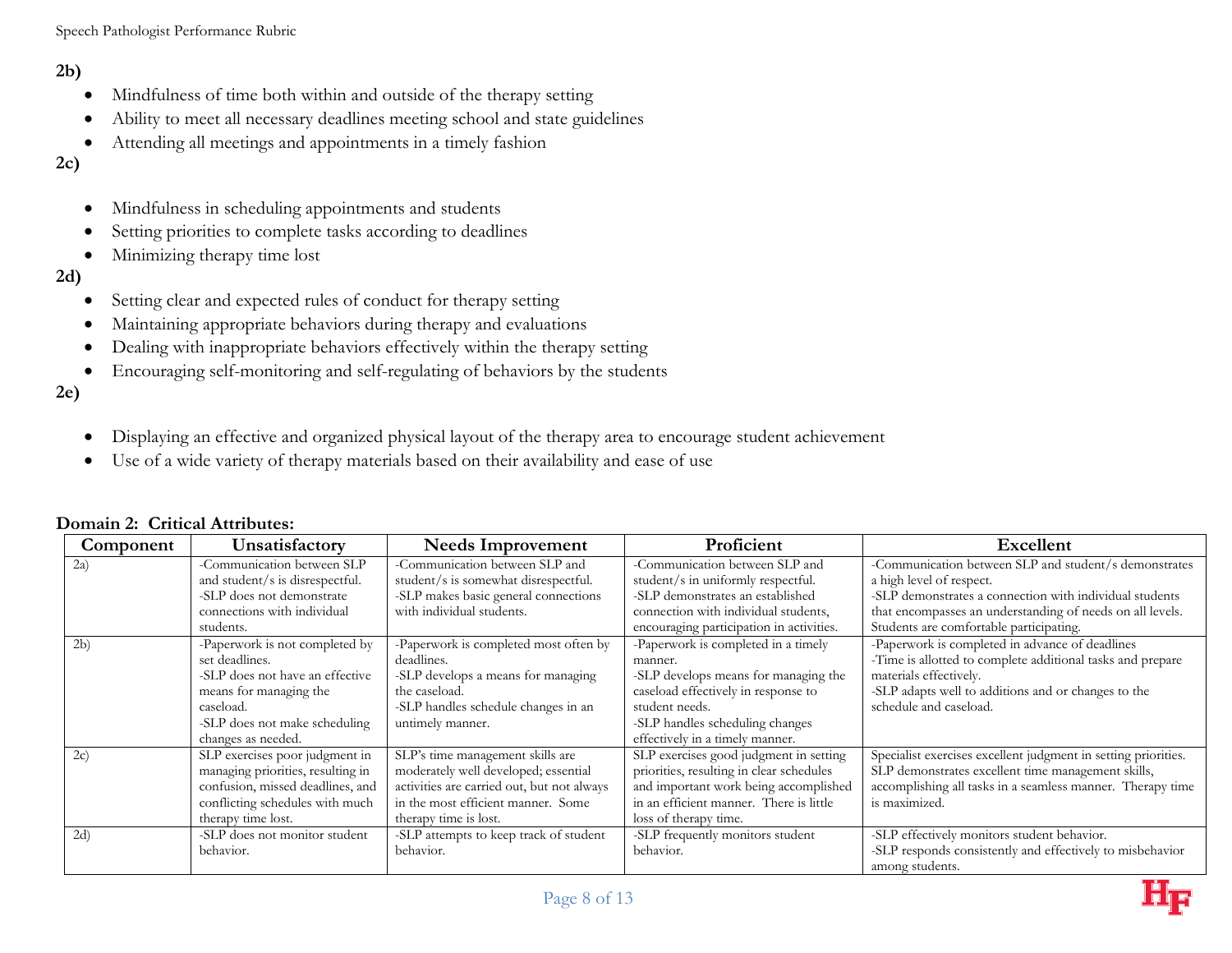|    | -SLP does not respond to<br>disruptions or disrespectful<br>behavior among the students.                                                                                                                                                                                                                                                     | -SLP occasionally responds to disruptive<br>or disrespectful behavior among the<br>students.                                                                                                                                                                                                                                                                 | -SLP responds consistently to<br>misbehavior among the students.                                                                                                                                                                                                                                        | -SLP encourages student self-monitoring given subtle cues.                                                                                                                                                                                                  |
|----|----------------------------------------------------------------------------------------------------------------------------------------------------------------------------------------------------------------------------------------------------------------------------------------------------------------------------------------------|--------------------------------------------------------------------------------------------------------------------------------------------------------------------------------------------------------------------------------------------------------------------------------------------------------------------------------------------------------------|---------------------------------------------------------------------------------------------------------------------------------------------------------------------------------------------------------------------------------------------------------------------------------------------------------|-------------------------------------------------------------------------------------------------------------------------------------------------------------------------------------------------------------------------------------------------------------|
| 2e | -Transitions and therapy<br>routines are confused and<br>chaotic.<br>-Materials needed for therapy are<br>not readily available to the SLP.<br>-There are no established<br>procedures or therapy routines.<br>-Therapy resources are not<br>arranged to support the goals<br>and activities.<br>-Available technology is not<br>being used. | -Transitions within and between therapy<br>sessions are awkward.<br>-Therapy session routines function<br>inconsistently.<br>-Some materials needed for therapy are<br>readily available to the SLP.<br>-Therapy resources are partially arranged<br>to support instructional goals and<br>activities.<br>-SLP makes limited use of available<br>technology. | -Transitions within and between therapy<br>sessions are smooth.<br>-Most of the materials needed for<br>therapy are readily available to the SLP.<br>-Therapy resources are arranged to<br>support the instructional goals and<br>activities.<br>-SLP makes appropriate use of available<br>technology. | -Transitions and routines are seamless and utilized by<br>students with little or no intervention from the therapist.<br>-All materials needed for therapy are readily available.<br>-SLP individualizes available technology according to<br>student need. |

#### **Domain 3: Delivery of Service Domain 3: Elements**

3a: The SLP responds promptly and appropriately to referrals that are made and follows through with the necessary communication to the necessary individuals on the team.

3b: The SLP uses appropriate clinical judgment skills to select the most effective therapy materials that are age-appropriate and target the stated IEP goals.

3c: The SLP communicates well with the families of students offering clear explanations of test data and progress both in written communications and verbally during IEP meetings.

3d: SLP uses clear and consistent data collection to benefit student achievement. Evaluations are complete and use a variety of assessment tools dedicated to diagnose specific speech-language disorders. Reports are written in a manner that is appropriate for the reader, gives clear data and lists student strengths and weaknesses.

3e: SLP uses therapy data to make necessary changes in minutes of service and therapy procedures.

#### **Domain 3: Indicators**

**3a)**

- Promptly and appropriately handling all referrals received
- Completing the assessment process specific to the student and the weaknesses identified in the referral
- Use of all available information to collect a thorough history of the student and their needs

**3b)**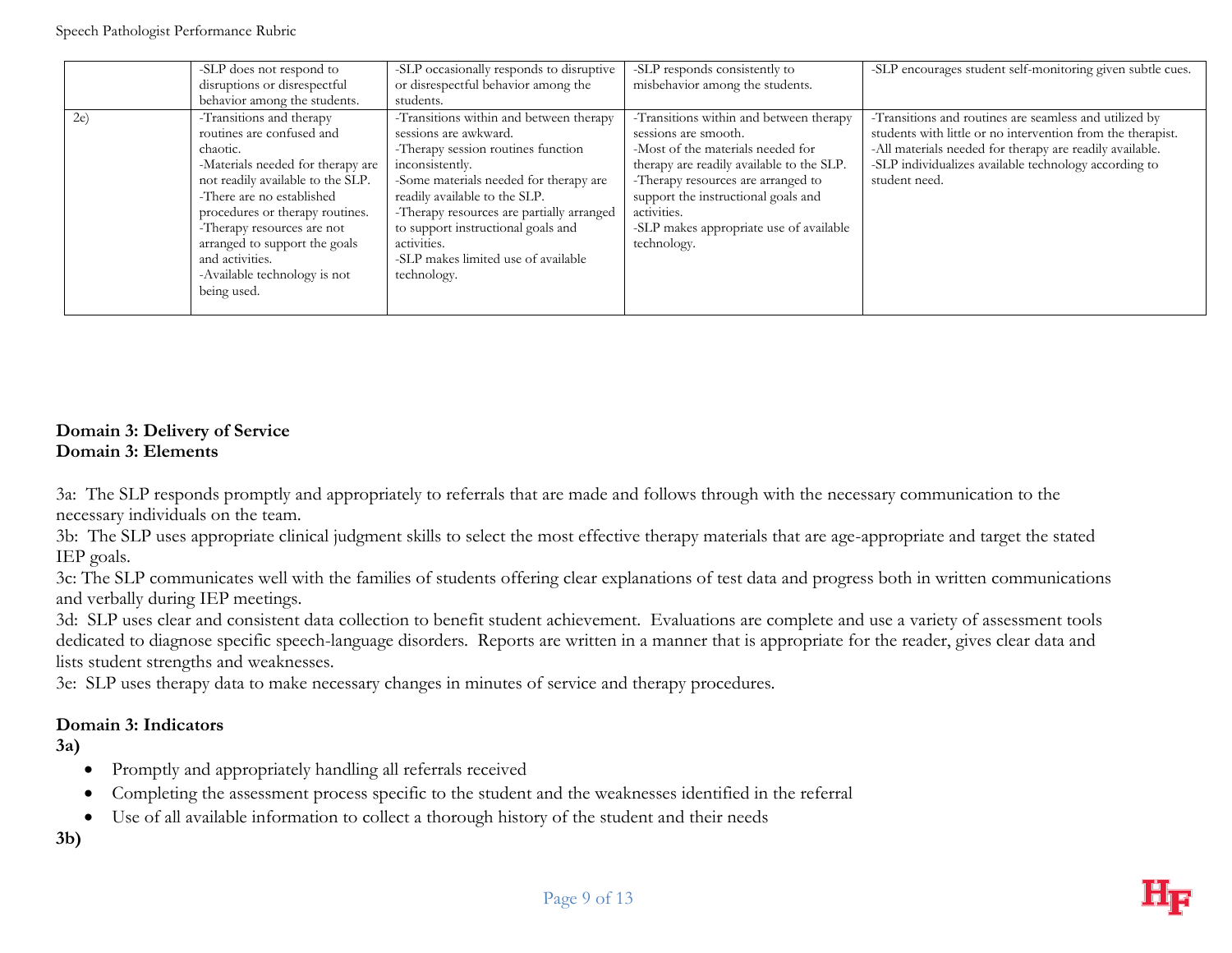Speech Pathologist Performance Rubric

- Using skilled clinical judgment to appropriately select therapy materials to meet the needs of the students with regard to their strengths and weaknesses, IEP goals, and developmental level
- Involvement of the student to understand their specific strengths and weaknesses

#### **3c)**

- Consistent contact with parents as needed to increase student growth
- Parent contact is sensitive to individual needs of student and family
- Parent contact is clear and uses language appropriate for the listener

#### **3d)**

- Speech-language evaluations conducted are complete and assess all areas including: receptive and expressive language, social skills, voice, fluency, articulation, and oral motor skills as appropriate
- Reports are clearly written and are comprehensive in nature

#### **3e)**

- Flexibility is noted in therapy procedures
- Adjustments are made as needed
- IEP goals are revised and updated as seen by data collected when working with students
- IEP minutes of service are adjusted as needed
- SLP seeks our support of the IEP team to address student needs in a comprehensive manner

| Component                          | Unsatisfactory                                                                                                                                                                                                 | <b>Needs Improvement</b>                                                                                                                                                                   | Proficient                                                                                                                                                                                  | <b>Excellent</b>                                                                                                                                                                                                                                                                                 |
|------------------------------------|----------------------------------------------------------------------------------------------------------------------------------------------------------------------------------------------------------------|--------------------------------------------------------------------------------------------------------------------------------------------------------------------------------------------|---------------------------------------------------------------------------------------------------------------------------------------------------------------------------------------------|--------------------------------------------------------------------------------------------------------------------------------------------------------------------------------------------------------------------------------------------------------------------------------------------------|
| 3a                                 | -SLP does not follow up on<br>referrals<br>-SLP completes screening/<br>assessments of students but<br>gives not consideration to<br>identified needs.                                                         | -SLP follows up on referrals after<br>several reminders<br>-SLP completes screening/assessments<br>of students but not always based on<br>identified concerns                              | --SLP follows up on referrals within an<br>appropriate time frame.<br>-SLP completes thorough screening/<br>assessment of student based on<br>identified concerns.                          | -SLP follows up on referrals immediately.<br>-SLP completes thorough screening/assessment of student<br>based on identified concerns.<br>-SLP gathers background information regarding students.<br>-SLP communicates with team members regarding<br>student's needs, strengths, and weaknesses. |
| 3b)                                | -SLP does not use clinical<br>judgment when using therapy<br>materials.<br>-Therapy materials are<br>inappropriate for age,<br>development, and target areas.<br>-Targeted tasks do not match<br>stated goals. | -SLP randomly selects therapy materials.<br>-Therapy materials are sometimes<br>appropriate for age, development, and<br>target areas.<br>-Targeted tasks partially match stated<br>goals. |                                                                                                                                                                                             | SLP implements comprehensive plans for students, finding<br>ways to creatively meet student needs and incorporate<br>many related elements.                                                                                                                                                      |
| 3c: Communicating<br>with families | SLP fails to communicate with<br>parents/ guardians and does not<br>document attempts to<br>communicate with the parents/<br>guardians. SLP fails to ensure                                                    | SLP communicates with parents/<br>guardians but the information is not<br>always relayed in a professional manner<br>or takes into consideration cultural,                                 | The SLP communicates with parents/<br>guardians in a professional manner and<br>takes into consideration cultural, socio-<br>economic, and linguistic factors.<br>Permissions are obtained. | The SLP initiates communication with parents/ guardians<br>in a professional manner while being thoughtful of cultural,<br>socio-economic, and linguistic factors and provides outside<br>information on resources and training to address the                                                   |

#### **Domain 3: Critical Attributes**

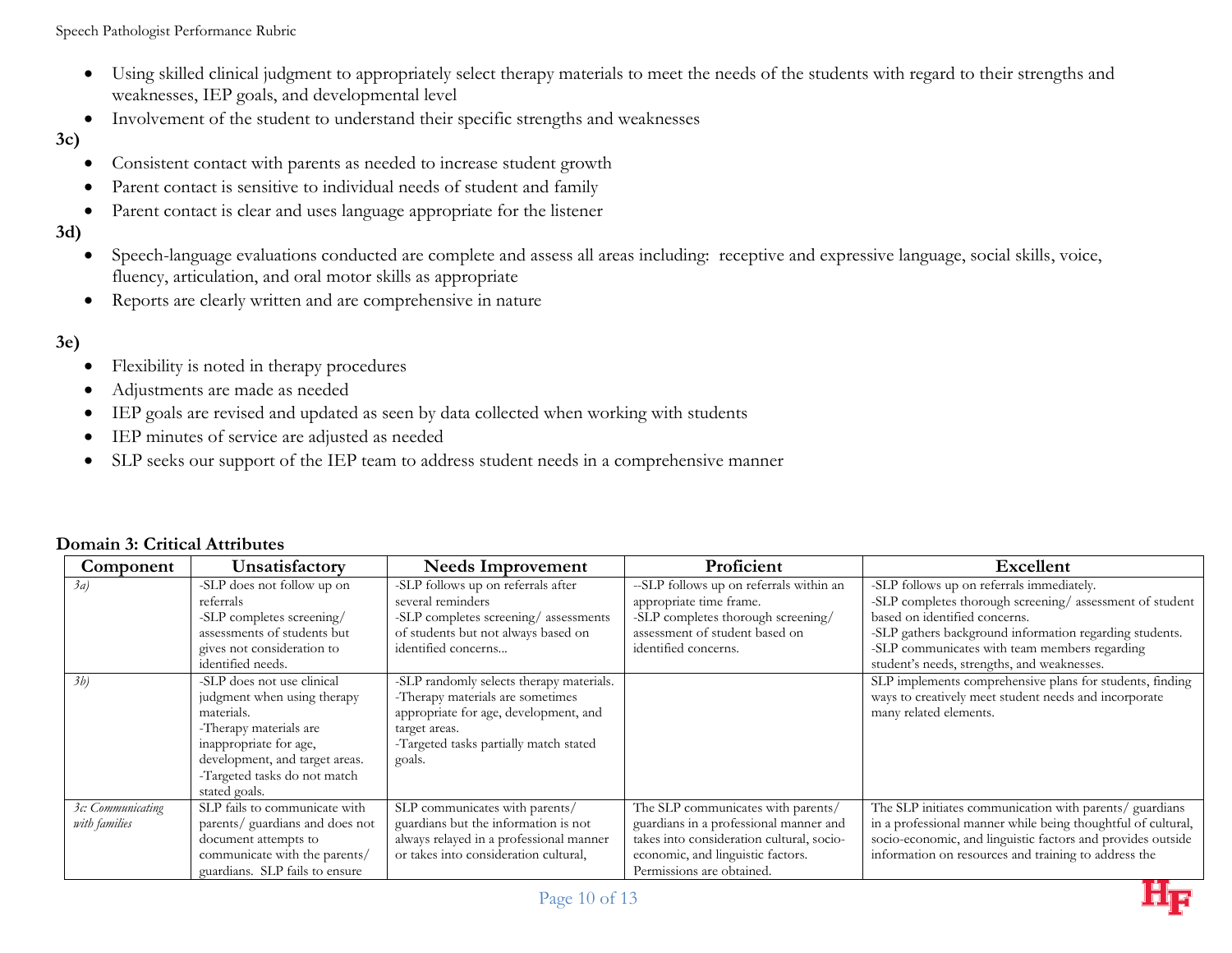|                                                        | necessary permissions or<br>communicates in an insensitive<br>manner.                                                                                                                                                               | socio-economic, and linguistic factors.<br>Permissions are obtained                                                                                                                                                                                                                                                                     |                                                                                                                                                                                                                                                                                                              | student's communication needs. Permissions are obtained<br>as needed.                                                                                                                                                                                                                                                                                                                                                                                                                              |
|--------------------------------------------------------|-------------------------------------------------------------------------------------------------------------------------------------------------------------------------------------------------------------------------------------|-----------------------------------------------------------------------------------------------------------------------------------------------------------------------------------------------------------------------------------------------------------------------------------------------------------------------------------------|--------------------------------------------------------------------------------------------------------------------------------------------------------------------------------------------------------------------------------------------------------------------------------------------------------------|----------------------------------------------------------------------------------------------------------------------------------------------------------------------------------------------------------------------------------------------------------------------------------------------------------------------------------------------------------------------------------------------------------------------------------------------------------------------------------------------------|
| 3d: Collecting<br>information; writing<br>reports      | SLP does not follow best<br>practices for evaluation<br>procedures and does not address<br>all communication areas<br>including expressive/receptive<br>language, articulation, voice, and<br>fluency.                              | SLP follows best practices for evaluation<br>procedures and addresses all<br>communication areas minimally<br>adjusting assessment to students' needs,<br>and writes an evaluation report that<br>includes test scores but does not include<br>a description of strengths and<br>weaknesses.                                            | SLP follows best practices for evaluation<br>procedures and addresses all necessary<br>communication areas, uses a variety of<br>assessment tools, and writes a clear<br>evaluation report.                                                                                                                  | SLP follows best practices for evaluation procedures and<br>addresses all necessary communication areas, adjusts the<br>battery of tests to address student needs, seeks out and<br>utilize additional services when needed, and writes a clear<br>and comprehensive evaluation report.                                                                                                                                                                                                            |
| 3e: Demonstrating<br>flexibility and<br>responsiveness | SLP adheres to the speech-<br>language goals and benchmarks,<br>in spite of evidence of its<br>inadequacy. Minutes of services<br>and instructional methods or<br>strategies are not individualized<br>to meet the student's needs. | Some of the time the SLP makes<br>changes in the interventions and<br>instructional methods and documents<br>the changes in the progress notes or<br>logs. The SLP is inconsistent in<br>amending IEP when presented with<br>evidence of the need for changes.<br>Student's needs are considered when<br>assigning minutes of services. | Most of the time the SLP makes<br>changes in the interventions and<br>instructional methods and documents<br>changes in the progress notes or logs.<br>The SLP amends the IEP when<br>presented with evidence of the need for<br>change. Student needs are considered<br>when assigning minutes of services. | SLP makes changes in intervention and instructional<br>methods as noted by evidence during therapy. The SLP<br>amends the IEP as needed and student needs are<br>continually considered when assigning minutes of services.<br>Evidence based practices are used to determine if<br>adjustments are needed in goals, objectives, and minutes of<br>service. SLP is continually seeking ways to improve the<br>treatment program based on input from team members<br>and student progress on goals. |

## **Domain 4: Professional Responsibilities Domain 4: Elements**

4a: The SLP reflects on his or her practice accurately and can cite specific examples of successful and unsuccessful therapy.

4b: The SLP uses an effective system for completing evaluations in a timely manner, using excellent communication skills throughout the process.

4c: The SLP communicates well with the students, parents, and staff and does so with professionalism and sensitivity to the needs of the student. 4d: The SLP participates and contributes to the department and district meetings.

4e: The SLP takes a leadership role in seeking continuing education, as well as participating in professional organizations to better the profession. 4f) The SLP shows the utmost integrity, honest, and adheres to the ASHA *Code of Ethics*.

## **Domain 4: Indicators**

**4a)**

- Accurately reflects on practice
- Can cite specific successful/ unsuccessful therapy procedures
- **4b)**
	- Uses an organized and effective system to complete evaluations and reevaluations
	- Communicates results in a timely manner to case managers
- **4c)**
	- Consistently seeks out other staff to collaborate regarding student
	- Initiates contact with staff and families as needed to discuss students' needs
	- Communicates with staff and families in a sensitive manner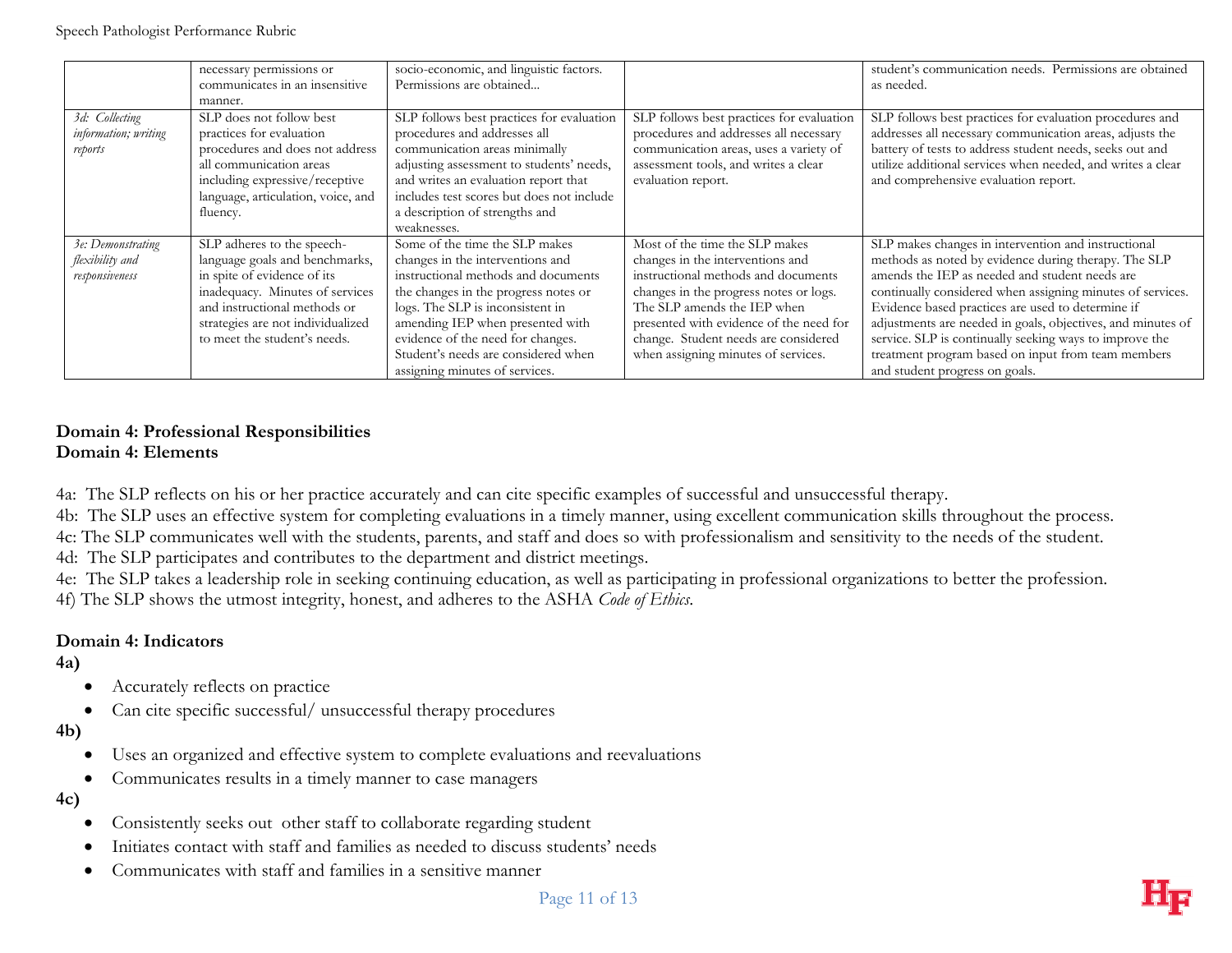# **4d)**

Contributes to department and district level meetings

# **4e)**

- Seeks out a leadership role when selecting professional development
- Seeks out leadership roles in professional organizations to better the profession
- **4f)**
- Upholds the values of honesty and integrity
- Adheres to the ASHA *Code of Ethics*

#### **Component Unsatisfactory Needs Improvement Proficient Proficient Excellent** *4a: Reflecting on practice* -Does not assess the effectiveness of the professional practice. -Unable to communicate personal strengths and weaknesses or ways that professional practice can be improved. -Inconsistently assesses the effectiveness of the professional practice. -Ineffectively communicates personal strengths and weaknesses or ways that professional practice can be improved. -Accurately assesses the effectiveness of professional practice. -Able to effectively communicate personal strengths and weaknesses, as well as ways that professional practice can be improved. -Regularly and accurately assesses the effectiveness of professional practice. -Engages in dialogue with administration and/or colleagues about personal strengths and weaknesses, as well as ways that professional practice can be improved. *4b: Maintaining accurate records* -Records are inaccurate and/or unavailable. -Does not follow procedures for obtaining and maintaining records. -Does not attend trainings/inservices provided by the district about updates to district/legal mandates. -No data management system. -Records are somewhat accurate and inconsistently accessible. -Inconsistently follows procedures for obtaining and maintaining records. -Sporadically attends trainings/in-services provided by the district about updates to district/legal mandates. -Inconsistent data management system. -Records are accurate and accessible when needed. -Follows correct procedures for obtaining and maintain records. -Attends training/in-services provided by the district about updates to district/legal mandates. -Utilizes an effective data management system and can readily access data. -Records are always accurate and accessible when needed. -Follows correct procedures for obtaining and maintaining records. -Regularly attends trainings/in-services about updates to district/legal mandates and disseminates this information to colleagues as needed. -Can produce and explain his/her data. *4c: Communicating with families* -Little or no information regarding students or the services that are provided are available to parents or staff. -Does not respond to communication requests made by students, parents, or staff. -Some information regarding student or the services that are provided are articulated to parents and staff. -Slow to respond to communication requests made by students, parents and staff. -Communication during meetings or consultation can be ineffective -Inconsistently advocates for the best interests of the student. -Information regarding students and the services that are provided are regularly articulated to parents and staff. -Knowledgeable about the services and makes attempt to involve and communicate student progress with staff and parents. -Responds to communication requests made by student, parents, and staff in a timely fashion. -Communication during meetings or consultation if effective and meaningful. -Advocates for the best interests of the student. -Information regarding students and the services that are provided are initiated by the school psychologist and well-articulated to parents and staff. -Highly knowledgeable about the services of community agencies and makes multiple attempts to involve and communicate student progress with them. -Initiates communication and responds to requests make by students, parents, and staff. -Facilitates effective communication during meetings or consultation. -Always advocates for the best interests of the student. *4d: Participating in a professional community* -Aversive to feedback from colleagues and administration. -Does not participate in professional collaboration. -Inconsistently accepts feedback from colleagues and administration. -Participates in professional collaboration, but does not contribute. -Accepts feedback from colleagues and administration in order to improve practice. -Regularly participates in professional collaboration and makes contributions. -Solicits feedback from colleagues and administration in order to improve practice. -Assumes a leadership role in professional collaboration.

## **Domain 4: Critical Attributes**